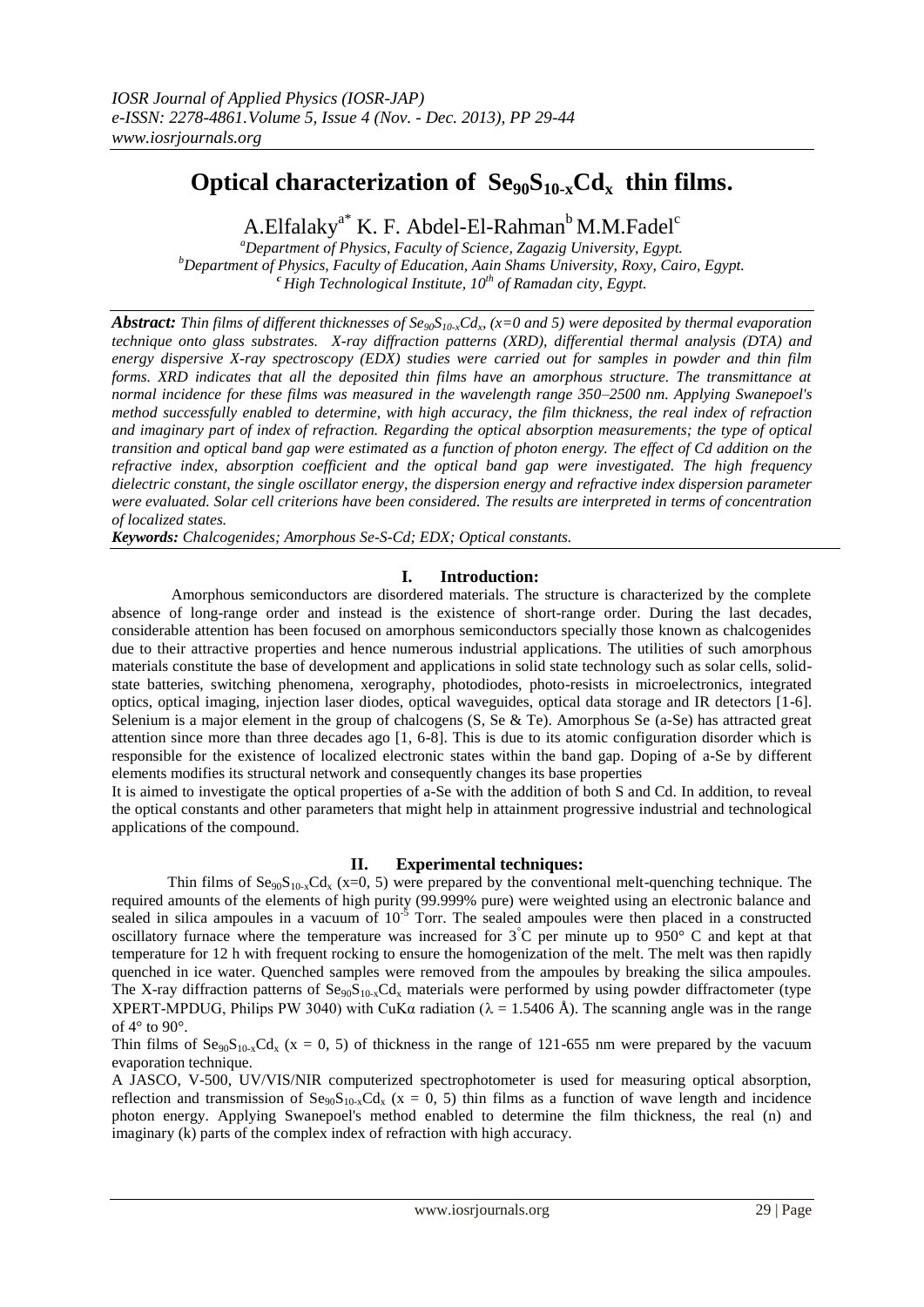# **III. Results and discussion:**

### **3.1 Structural identification of Se90S10-xCdx.**

X-ray diffraction patterns (XRD), differential thermal analysis (DTA) and energy dispersive X-ray spectroscopy EDX studies were carried out in order to identify the structure and microstructure of  $\text{Se90S10}_{x} \text{Cd}_{x}$ (x=0, 5) in both powder and thin film forms.

# **3.1.1 X-ray analysis of**  $\text{Se}_{90}\text{S}_{10-x}\text{Cd}_{x}$

Fig.1 (a & b) shows X-ray diffraction patterns (XRD) for the prepared  $\text{Se}_{90}\text{S}_{10}$  and  $\text{Se}_{90}\text{S}_{5}\text{Cd}_{5}$ compositions in powder and thin film forms. All the diffraction patterns were examined at room temperature. The diffraction patterns were recorded automatically with a scanning rate of  $2\theta = 2$  deg/min and scanning angular range 4º- 90º. It is observed that the powder form have a polycrystalline nature as a result of existing of different peaks in the patterns. However patterns of thin film show no peaks indicating that the deposited thin films have an amorphous nature.

### **3.1.2 Differential thermal analysis of**  $\text{Se}_{90}\text{S}_{10-x}\text{Cd}_x$  **(x=0 and 5):**

Figure 2 shows typical DTA traces of the freshly prepared  $\text{Seq}_9\text{Sq}_0\text{G}_4(x=0)$  and 5), in powder form, at constant heating rate 10 deg. /min. Regarding figure 2, the glass transition temperature  $T_{g}$ , corresponding to the endothermic peak, can be obtained. Values of the glass transition temperature are estimated and given in Table (1). All measurements for the deposited films were carried out at temperatures below  $T_g$  to insure that the film samples are in the amorphous state.

### **3.1.3 Energy Dispersive X-ray analysis of Se<sup>90</sup> S10-xCd<sup>x</sup> compositions:**

The composition constituents in, powder and thin films forms, were investigated using energy dispersive X-ray analysis EDX. Figure 3 (a, b, c and d) show the spectrum of the constituent elements of Se90S10 and Se90S5Cd5 in powder and thin film forms for films of thicknesses 121 nm and 268 nm respectively as a representative examples. Tables (2&3) include the results for powder and thin films of different thicknesses. It can be seen that the obtained constituent elements are nearly stoichiometric for both powder and films forms.

### **3.2 Optical properties of Se<sup>90</sup> S10-x Cd<sup>x</sup> thin films:**

 The optical properties are certainly one of the most accurate methods for the determination and investigation of the spectral distributions of optical constants (refractive index n, absorption index k) and hence the absorption coefficient α. Optical constants (n and k) are deduced from the optical transmittance and reflectance data of the deposited films with different compositions and thicknesses in the range (121- 655nm). An analysis of the absorption coefficient has accomplish, to obtain the optical band gap width and the nature of transitions involved (direct or indirect or both).

### **3.2.1 Spectral distribution of the transmittance for Se90S10-xCdxthin films:**

Films of different thicknesses in the range (121- 655 nm) were prepared by thermal evaporation technique as described above in section 2. The optical transmittance and reflectance were measured at room temperature using unpolarized light at normal incidence in the wavelength range (350-2500 nm). The obtained spectral distribution curves of transmittance are illustrated in figure 4 (a & b) for different thicknesses of  $\text{Se}_{90}\text{S}_{10}$ and  $\text{Se}_{90}\text{S}_{5}\text{Cd}_{15}$  thin films respectively.

### **3.2.2 Dispersion curves of refractive and absorption indices (n & k).**

Several methods were proposed for calculating the optical constants of an absorbing material deposited on non absorbing substrate. These methods could be classified as, polarimetric and spectrophotometric methods (Ellipsometric and interferometric). The spectrophotometric one considers the optical interference occurring between the surfaces of the sample against the incident wavelength. Swanepoel [13] used this optical interference to calculate the optical constants, n and k, of the material and hence find out the optical properties.

According to Swanepoel [13] if the sample thickness, d, is not uniform or slightly tapered, all interference effects will be destroyed and the transmission is smooth curve  $T_a$  as shown by the dotted curve in Fig. (5). In case of uniform d, interference effects give rise to a spectrum shown by the full curve in Fig. (5). Such interference fringes can be used to calculate the optical constants of the material as follow:

Considering the thick substrate alone in the absence of a film, the interference-free transmission is given by the well-known expression: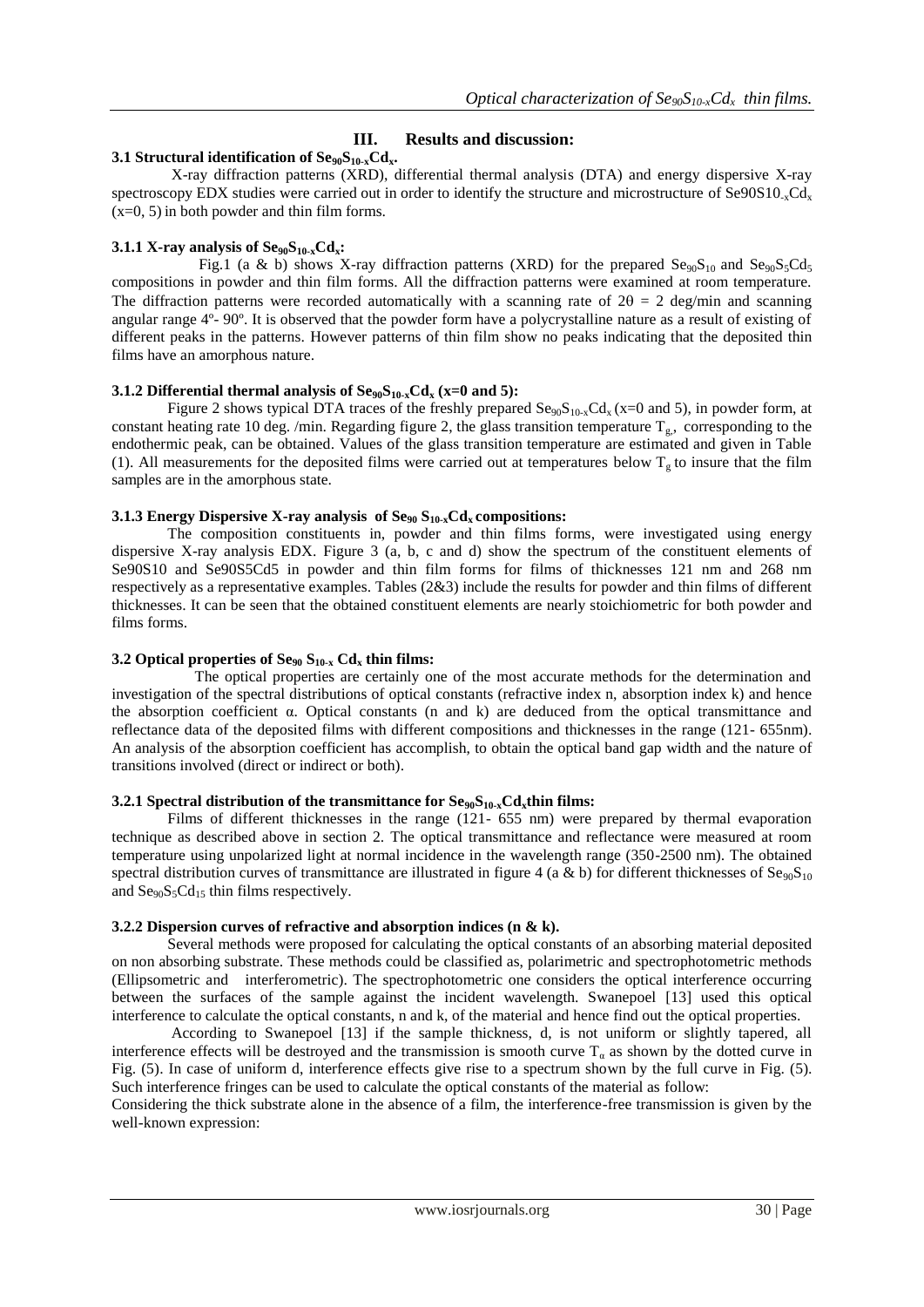$$
T_S = \frac{(1 - R)^2}{1 - R^2}
$$

,

where

R = [(s-1)/(s+1)]<sup>2</sup> or T<sub>S</sub> = 
$$
\frac{2s}{s^2 + 1}
$$
 (1)  
and  
 $s = \frac{1}{T_S} + (\frac{1}{T_S^2} - 1)^{\frac{1}{2}}$  (2)  
where T<sub>1</sub> is the transmission due substrate only and s is the refractive index of the substrate. The basic equation  
for interference fringes is:  
2nd = mλ  
where m is either an integer for maxima or half integer for minima respectively. For the case of Fig. 5, the  
transmission T is a complex function where,  
T = T (λ, s, n, d, α) (4)  
If s is known, it is convenient to write the above equation in terms of n (λ) and the absorbance x(λ) as  
T = T (n, x).  
Regarding the optical absorption coefficient, α, the spectrum shown in Fig.5 can be divided into three regions  
transparent, weak – medium, and strong absorption regions. Following [13] the transmission T in terms of n and  
is given through the three regions as:  
(i) The transparent region α = 0 or x = 1  
 $T_M = \frac{2s}{s^2 + 1}$  (5)  
and  
 $T_m = \frac{4n^2s}{n^4 + n^2(s^2 + 1) + s^2}$   
or  
n = [M + (M<sup>2</sup> - s<sup>2</sup>)<sup>1/2</sup>]<sup>1/2</sup> (6)  
where  
 $M = \frac{2s}{T_m} - \frac{s^2 + 1}{2}$   
 $T_m$  is thus function of both n and s, where n can be calculated from T<sub>m</sub> using Eq. (6).  
(ii) The region of weak and medium absorption  
in this region, a is small (α ≠ 0) and starts to reduce the transmission and x < 1. Then  
two/wasal (α ≠ 0) and starts to reduce the transmission and x < 1. Then  
two/wasal (α ≠ 0) and starts to reduce the transmission and x < 1. Then

where  $T_s$  is the transmission due substrate only and s is the refractive index of the substrate. The basic equation for interference fringes is:

$$
2nd = m\lambda \tag{3}
$$

where m is either an integer for maxima or half integer for minima respectively. For the case of Fig. 5, the transmission T is a complex function where,

$$
T = T (\lambda, s, n, d, \alpha) \tag{4}
$$

If s is known, it is convenient to write the above equation in terms of n  $(\lambda)$  and the absorbance  $x(\lambda)$  as

 $T = T(n, x)$ .

Regarding the optical absorption coefficient, α, the spectrum shown in Fig.5 can be divided into three regions, transparent, weak - medium, and strong absorption regions. Following [13] the transmission T in terms of n and s is given through the three regions as:

# **(i)The transparent region:**

In this region  $\alpha = 0$  or  $x = 1$ 

 $\lambda$ 

$$
T_{\mathbf{M}} = \frac{2s}{s^2 + 1} \tag{5}
$$

and

$$
T_m = \frac{4n^2s}{n^4 + n^2(s^2 + 1) + s^2}
$$

or

$$
n = [M + (M2 - s2)1/2]
$$
 (6)

where

$$
M = \frac{2s}{T_m} - \frac{s^2 + 1}{2}
$$

 $T_m$  is thus function of both n and s, where n can be calculated from  $T_m$  using Eq. (6).

### **(ii) The region of weak and medium absorption**

In this region,  $\alpha$  is small ( $\alpha \neq 0$ ) and starts to reduce the transmission and  $x < 1$ . Then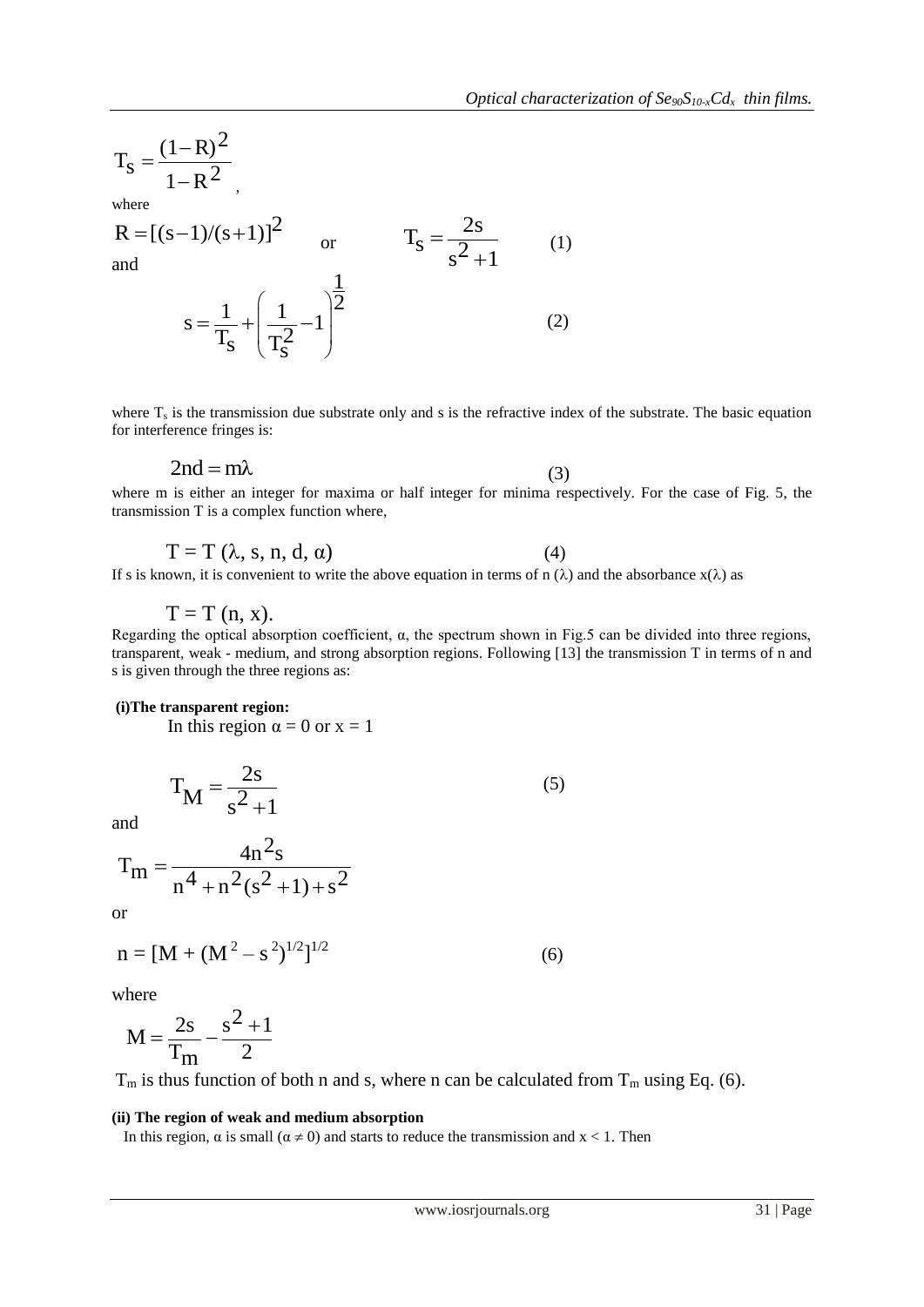$$
n = [N + (N2 - s2)\frac{1}{2}]2
$$
 (7)

where

$$
N=2s\frac{T_M-T_m}{T_M T_m}+\frac{s+1}{2}
$$

Equation (7) can be applied to calculate  $n(\lambda)$  from T<sub>M</sub> and T<sub>m</sub>. Once n  $(\lambda)$  is known; an expression for T<sub>i</sub> can be obtained where T<sub>i</sub> is found to be as follow:

$$
T_i = \frac{2T_M T_m}{T_M + T_m}
$$
\n(8)

It can be seen that  $T_i$  represents a curve passing through the inflection points of the fringes as shown in Fig. 5.

#### **(iii)The region of strong absorption:**

In the region of strong absorption, the interference fringes disappear. Values of n can be estimated by extrapolating the values calculated in the other regions of the spectrum. For very large  $\alpha$  four curves  $T_M$ ,  $T_a$ ,  $T_a$ and  $T_m$  converge to a single curve  $T_o$ .

$$
x \approx \frac{(n+1)^3(n+s^2)}{16n^2s}T_0
$$
 (9)

The thickness of the film could be determined by assuming that  $n_1$  and  $n_2$  are the refractive indexes at two adjacent maxima (or minima) at wavelengths  $\lambda_1$  and  $\lambda_2$ . Applying Eq. (3), then

$$
d = \lambda_1 \lambda_2 / [ 2 (\lambda_1 n_2 - \lambda_2 n_1) ]
$$
 (10)

For the studied  $\text{Se}_{90}\text{S}_{10-x}\text{Cd}_x(x = 0 \text{ and } 5)$  films, the optical spectrum in the wavelength range (350-2500 nm) are shown in Fig. (4). The spectral envelopes of the transmission  $T_{\text{max}}$  ( $\lambda$ ) and  $T_{\text{min}}$  ( $\lambda$ ) are computed using a graphical method.

 $T_1 = \frac{2T_M T_m}{T_M + T_m}$  (8)<br>
the seen that it, regresses<br>
the seen that is general at two passing through the indicetion points of the fringes as shown in Fig. 5.<br>
the region of strong absorption:<br>
The height of strong abso The optical constants, n, and k, of  $\text{Se}_{90}\text{S}_{10-x}\text{Cd}_{x}(x=0 \text{ and } 5)$  films were calculated, by developing a computer program, using Swanepoel's equations. Figures (6&7) show the spectral distribution of both n and k respectively. It is clearly evident from figures (6&7), in consistence with previously reported results [12], that the values of n and k for  $\text{Se}_{90}\text{S}_5\text{Cd}_5$  films are smaller than those for  $\text{Se}_{90}\text{S}_{10}$  films all over the whole range of the studied wavelength. Such trend can be attributed to the chemical bond Se-Cd which is stronger than Se-S one. Moreover the addition of Cd to Se-S amorphous system tends to increase the saturated bonds and hence reduces the number of excited electrons from the filled states to the empty states.

#### **3.2.3 Analysis of refractive index n data.**

The high frequency dielectric constant can be obtained from analyzing the refractive index n data via two approaches [14]. The first one regards the vibrational modes of dispersion of the free carries and the lattice. On the other hand, the second one considers the dispersion arising from the bound carriers in an empty lattice.

#### **a) First approach:**

In the near infrared spectral region, where the frequency is relatively high, the real part  $\varepsilon_1$  of the complex dielectric constant can be written as  $\varepsilon_1 = n^2$  then [15]:

$$
n^{2} = \varepsilon_{1} = \varepsilon_{\infty} - \frac{e^{2}}{4\pi^{2}c^{2}\varepsilon_{0}} \frac{N}{m^{*}} \lambda^{2}
$$
 (11)

where,  $\varepsilon_{\infty}$  is the high frequency dielectric constant, e is the electronic charge, c is the velocity of light,  $\varepsilon_0$  is the free space dielectric constant and N/m<sup>\*</sup> is the ratio of free carrier concentration (N) to the free carrier effective mass (m<sup>\*</sup>). The plot of n<sup>2</sup> versus  $\lambda^2$  is shown in Fig. (8) for Se<sub>90</sub>S<sub>10-x</sub>Cd<sub>x</sub>, (x=0 and 5) films. Extrapolating the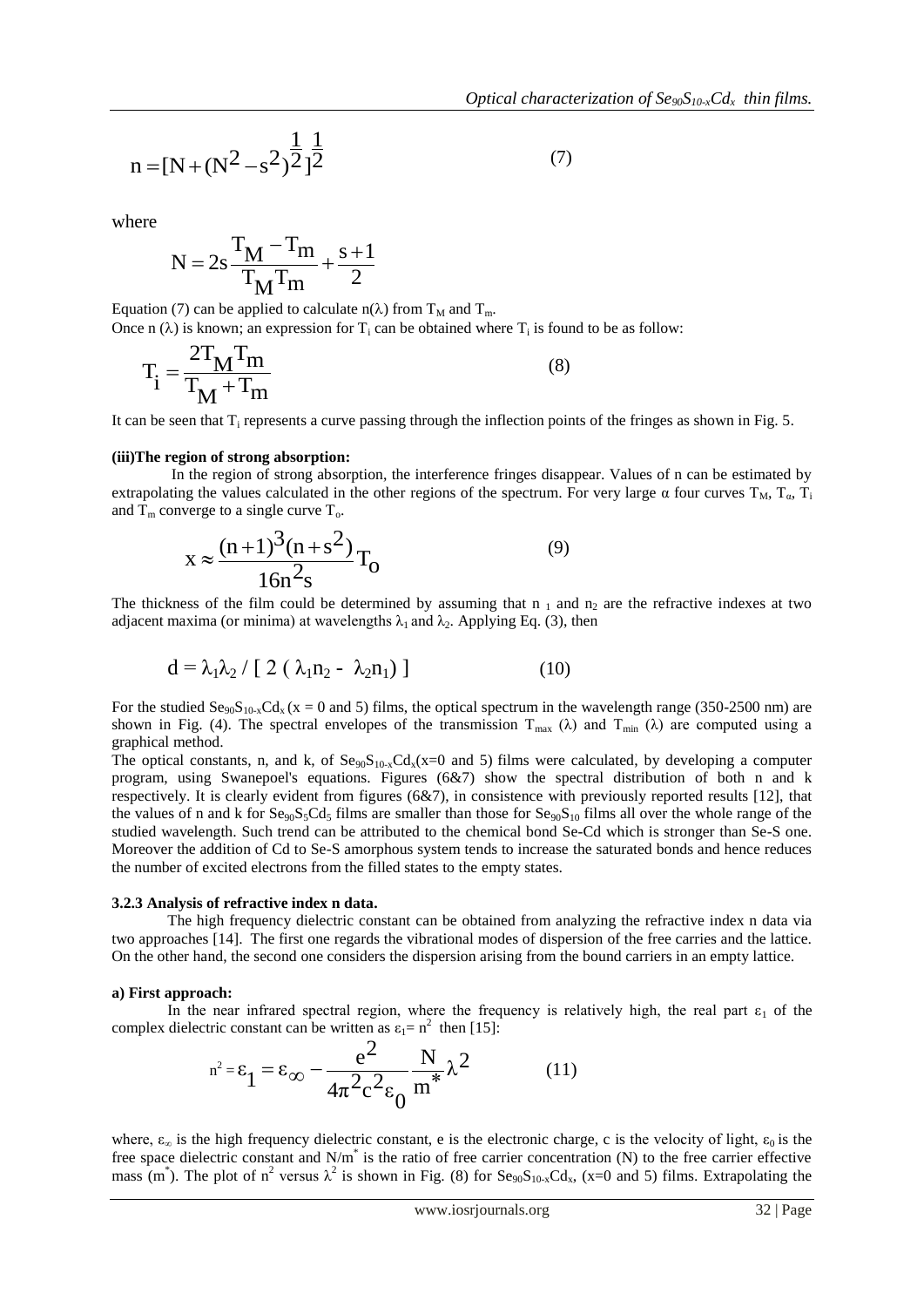linear part of the plot in the region of high wavelength to zero wavelength gives the value of  $\varepsilon_{\infty}$  and from the slope of this line, the value of  $(N/m^*)$  for the investigated material film can be calculated according to equation 20. The obtained values of  $\varepsilon_{\infty}$  (1) and N/m<sup>\*</sup> are given in Table (4) for studied compositions.

#### **b) Second approaches:**

 At high frequency the properties of the composition under investigation could be treated as that of a single oscillator at wavelength  $\lambda_0$  for every composition. The high frequency dielectric constant can be calculated using the following [16]. If  $n_0$  is the refractive index of an empty lattice at infinite wavelength, the index will vary as:

$$
(n_o^2 - 1) / (n^2 - 1) = 1 - (\lambda_o / \lambda)^2
$$
 (12)

where  $\lambda_0$  and  $n_0$  are evaluated from plots of  $(n^2 - 1)^{-1}$  against  $\lambda^{-2}$  shown in figure (9) for both film compositions, the values of  $\epsilon_{\infty}$  (2) and  $\lambda_{0}$  are given in Table (4). Values of  $\epsilon_{\infty}$  obtained by both methods are in good agreement with each other. The reason for this agreement, despite the difference in procedures used, is that the lattice vibrational and plasma frequencies are well separated from the absorption band-edge frequency.

Equation (21) can be also expressed as [17]  
\n
$$
\left(n^2 - 1\right) = \left(S_O \lambda_O^2\right) / \left[1 - \left(\lambda_O / \lambda\right)^2\right]
$$
\n(13)

$$
[n^{2}-1] = E_{d}E_{s}/[E_{s}^{2}-(hv)^{2}]
$$
 (14)

where hv is the photon energy,  $E_s$  is the single oscillator energy and  $E_d$  is the dispersion energy.

Values of the parameters  $E_s$  and  $E_d$  were evaluated by plotting  $(n^2-1)^{-1}$  versus  $(hv)^2$  and fitting it to a straight line as shown in Fig. (10) for deposited  $\text{Se}_{90}\text{S}_{10}$  and  $\text{Se}_{90}\text{S}_5\text{Cd}_5$  thin films. The obtained values of the single oscillator parameters Es, Ed,  $S_0$ ,  $E_s$  and  $E_s/S_0$  for the studied films are given also in Table (4). It is to be noted that the refractive index dispersion parameter is given by the ratio  $E_s/S_o$ .

#### **3.2.4 Analysis of the absorption index k data:**

 $\left[ n^2-1 \right] = \left[ S_0 \lambda_0^2 \right] / \left[ 1 - (\lambda_0 / \lambda)^2 \right]$  (13)<br>  $\left[ n^2-1 \right] = E_0 E_0 / \left[ E_0^2 - (\hbar v)^2 \right]$  (14)<br>  $\left[ n^2-1 \right] = E_0 E_0 / \left[ E_0^2 - (\hbar v)^2 \right]$  (14)<br>  $\left[ n^2-1 \right] = E_0 E_0 / \left[ E_0^2 - (\hbar v)^2 \right]$  (14)<br>  $\left[ n^2 - 1 \right] = E_0 E_0 / \left[ n^2 -$ The spectral distribution of the absorption coefficient  $\alpha$  of a semiconductor near the fundamental edge is of great importance for the investigation of the allowed transitions, as well as, the energy band structure. At different values of the wavelength  $(\lambda)$  in the considered spectrum and using the corresponding values of (k), the absorption coefficient ( $\alpha$ ) of Se<sub>90</sub>S<sub>10</sub> and Se<sub>90</sub>S<sub>5</sub>Cd<sub>5</sub> films are calculated using the equation  $\alpha = 4 \pi k / \lambda$ . The obtained values of  $\alpha$  as a function of photon energy (hy) are illustrated in Fig. (11). It can be easily seen that  $\alpha$  has very high value in order of  $10^5$ cm<sup>-1</sup>. Regarding the highest intensity and flux density of the solar spectrum, as shadowed area in inset of Fig.(11), it can be noticed that the region of highest absorption of the studied compounds matches well with such spectrum.

The variation of the absorption coefficient with photons energy obeys the relation [21]:

$$
\alpha(v) = [A (hv - E_g^{\text{opt}})^r] / hv \qquad (15)
$$

where A is the edge width parameter representing the film quality, which

is calculated from the linear part of this relation,  $E<sub>g</sub>^{opt}$  is the optical energy gap of the material and r determines the type of transition, The parameter r has the value 1/2 for the direct allowed transitions and 2 for

the indirect allowed transitions. The usual method for the determination of the value of  $E_g^{opt}$  involves plotting a graph of  $(\alpha h v)^{1/r}$  against hv. Figs. (12 & 13) show plots of  $(\alpha h v)^{1/2} = f(hv)$  and  $(\alpha h v)^2 = f(\lambda)$  respectively. It is clear that  $(\alpha h v)^{1/2} = f(hv)$  is linear function. This linearity indicates the existence of the indirect allowed transitions.

The values of the energy gap  $E_g^{\text{opt}}$  is determined from the intercept of the extrapolation to zero absorption with the photon energy axis. Values of the optical band gap  $E<sub>g</sub>$ <sup>opt</sup> and A are given also in Table (5).

Optical energy gap for amorphous semiconductors can be determined also from the following equation [22].

$$
h^2 v^2 \varepsilon_2 \sim (h v - E_g^{\text{opt}})^2 \tag{16}
$$

where  $\varepsilon_2 = 2nk$  ( $\varepsilon_2$  is the imaginary part of the dielectric constant). The absorption in this region is most easily explained by indirect transitions between the so-called extended states in both valance and conduction bands [22]. Fig. (14) shows a plot of  $hv(\epsilon_2)^{1/2}$  against hv, which gives a linear part satisfying equation (16) for indirect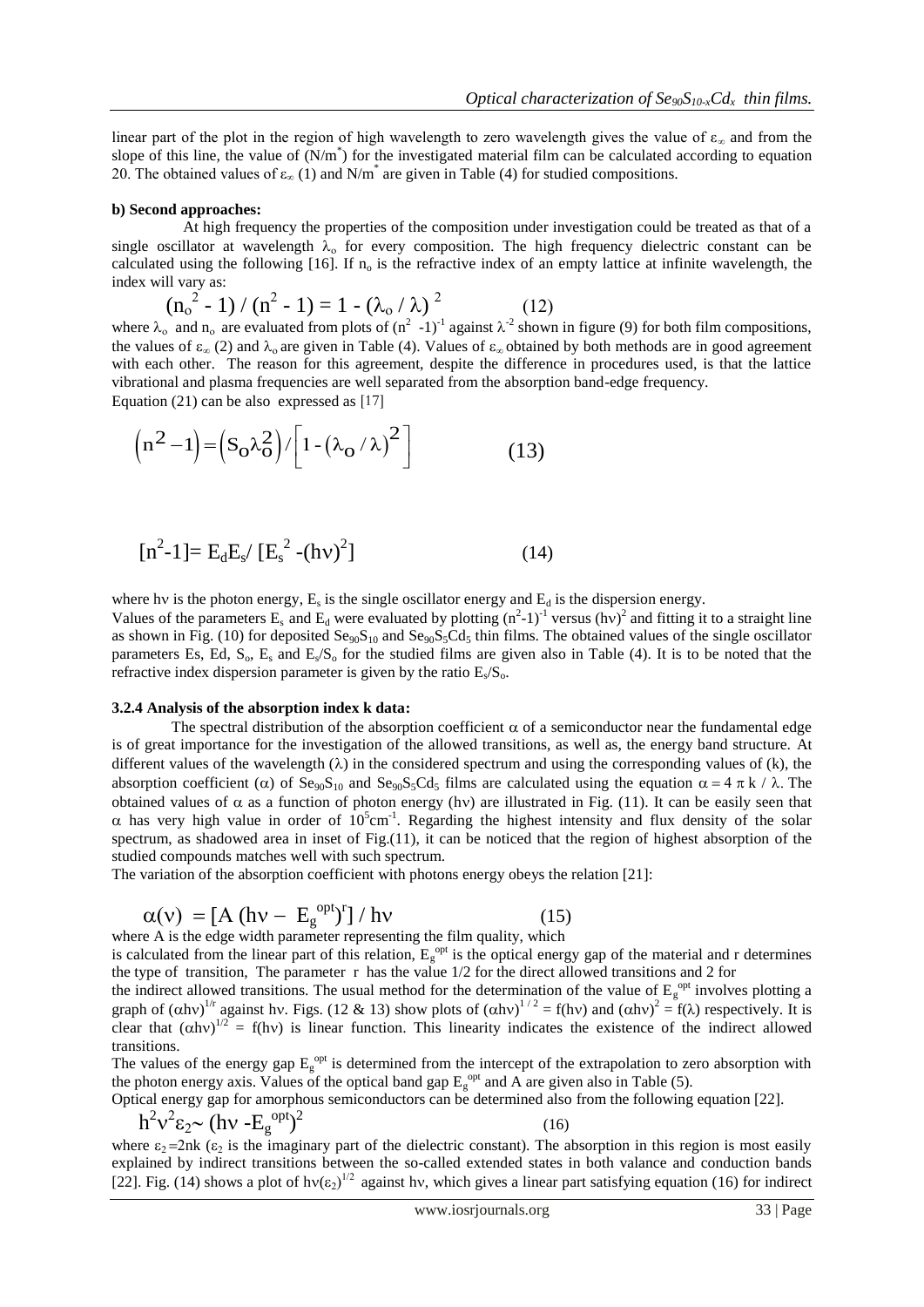optical transitions. The extrapolation of this linear part yields  $E_g^{opt}$ . The obtained values of optical energy gap are given in Table (5) and they are in good agreement with those obtained from  $(\alpha hv)^{1/2}$  versus hv relation Fig. (12) for both compositions. According to the values of  $E<sub>g</sub>$ <sup>opt</sup> and A it can be said that S replacement by Cd tends to increase the energy gap and decrease the edge width parameter A. The increase of energy gap with the addition of Cd can be ascribed to the decrease of the density of the localized states associated with the saturated Se-Cd bonds. Considering such values of energy gap, the absorption coefficient and the solar spectrum distribution, the studied chalcogenides are well coupled with the solar spectrum. In accord such materials are considered as promising material for solar cell and photovoltaic applications.

### **IV. Conclusions:**

Based on transmission spectrum data only the spectrum of optical constants, n and k were determined with good accuracy for amorphous thin films of  $\text{Se}_{90}\text{S}_{10}$  and  $\text{Se}_{90}\text{S}_{5}\text{Cd}_{5}$  chalcogenides utilizing Swanepoel methodology. n, k and  $\alpha$  have been found to decrease with the increase of Cd on the expense of S. In accord Se-Cd is optically less dense than Se-S. On the other hand despite the values of the parameters  $\varepsilon$ ,  $\lambda_0$ ,  $S_0$  and A decrease with the addition of Cd instead of S, while the values of  $E_s$ ,  $E_d$ , N/m<sup>\*</sup> and  $E_g^{opt}$  seem likely to increase with Cd substitution. The optical transition has been concluded to be indirect optical transitions. The replacement of S by Cd achieves remarkable changes in the optical constants. Such changes can be attributed to difference between the Se-S and Se-Cd bonds. The former is unsaturated bond while the latter is saturated one. The reduction in the number of unsaturated bonds, due to Cd addition on the expense of S, conceals the density of defects. Hence the density of localized states in the band structure and accordingly band gap increases and absorption coefficient decreases. Regarding the distribution of solar spectrum, the absorption coefficient and the energy gap of  $\text{Se}_{90}\text{S}_{10}$  and  $\text{Se}_{90}\text{S}_{5}\text{Cd}_{5}$  chalcogenides such materials are expected to be promising materials for photovoltaic and solar cells applications

#### **References**

- [1]. N. F. Mott and E. A. Davis, "Electronic Processes in Non-Crystalline Materials", (Clarendon press, Oxford) 1971; ibid. 1979.
- [2]. P. G. Le Comber and J. Mort, "Electronic and Structural Properties of Amorphous Semiconductors" (Academic press London and NewYork) 1973.
- [3]. D. Adler, "Physical Properties of Amorphous Materials", Ed. D. Adler, B. B. Schwartz and M. C. Steele, (Plenium Press) 1985.
- [4]. E. Owen, " Electronic and Structural Properties of amorphous Semiconductors", Proc. Of 13<sup>th</sup> Session of the Scotish Universities, 161 (1972).
- [5]. R. Elliott, "Physics of Amorphous Materials", John Wiley & Sons, (Inc., New York) 1990.
- [6]. F. Kotkata, D.Sc. Thesis, Hungarian Academy of Sciences, Budapest, 1993.
- [7]. F. Kotkata, J. Mater. Sci., 27(1992) 4847; ibid. 27 (1992) 4858.
- [8]. G. Gordillo and E. Romero, Thin Solid Films, 484 (2005) 352.<br>[9]. S.Al-Hazmi, Physica B 404 (2009) 1354–1358.
- [9]. S.Al-Hazmi, Physica B 404 (2009) 1354–1358.<br>[10]. Shamshad A. Khan and A. A. Al-Ghamdi, Mate
- Shamshad A. Khan and A. A. Al-Ghamdi, Materials Letters 63 (2009) 1740–1742.
- [11]. Shamshad A. Khan, F.S. Al-Hazmi, S. Al-Heniti, A.S. Faidah and A.A. Al-Ghamdi, current applied physics 10 (2010) 145-152.
- [12]. Shamshad A.Khan, J.K.Lal and A.A.Al-Ghamdi, Optics & Laser Technology 42 (2010) 839–844.<br>[13]. R. Swanepoel, J. Phys. E: Sci. Instrum., 16 (1983) 1215.
- R. Swanepoel, J. Phys. E: Sci. Instrum., 16 (1983) 1215.
- [14]. J.N, Zemel, J.D. Jensen, R.B. Schoolar, Phys. Rev. A, 140 (1965) 330.
- [15]. T. S. Moss, G. J. Burrell, E. Ellis, "Semiconductor Opt-Electronics", (Butterworths, London) 1973.
- A. E. Bekheet, Eur. Phys. J. Applied Physics, 16 (2001) 187.
- [17]. P. A. Lee, G. Said, R, Davis and T. H. Lim, J. Phys. Chem. Solids 30(1969)2719.
- 
- [18]. S. H. Wemple and M. DiDomenico, Phys. Rev. B3., (1971) 1338. [19]. S. H. Wemple and M. DiDomenico, Phys. Rev. B7., (1973) 3767.
- [19]. S. H. Wemple and M. DiDomenico, Phys. Rev. B7., (1973) 3767.<br>[20]. D. Armitag, D.E. Brodi, and P. C. Eastman, Con. J. of phys. 49 (1 D. Armitag, D.E. Brodi, and P. C. Eastman, Con. J. of phys. 49 (1971) 1662.
- [21]. E. A. Davis and Mott, Phil. Mag., 22 (1970) 903.
- [22]. J. Tauc, R. Grigorovici and A. Vancu, Phys. Stat. Solid 15 (1966) 627.

Figure captions

Fig. 1: X-ray diffraction patterns of  $\text{Se}_{90}\text{S}_{10-x}\text{Cd}_x$  for :

a)  $x = 0$  b)  $x = 5$ 

Fig.2 : Differential thermal analysis DTA of  $\text{Seq}_9\text{S}_{10-x}\text{Cd}_x$  for : a)  $x = 0$  b)  $x = 5$ 

Fig.(3): EDX for  $\text{Se}_{90}\text{S}_{10-x}\text{Cd}_x$ :

a) x=0 in powder form. b) x=0 film of thickness 121 nm.

c)  $x=5$  in powder form. d)  $x=5$  film of thickness 268 nm.

Fig.(4): Spectral distribution of transmittance for deposited thin films of

 $Se_{90}S_{10-x}Cd_x$  for : a)  $x = 0$  b)  $x = 5$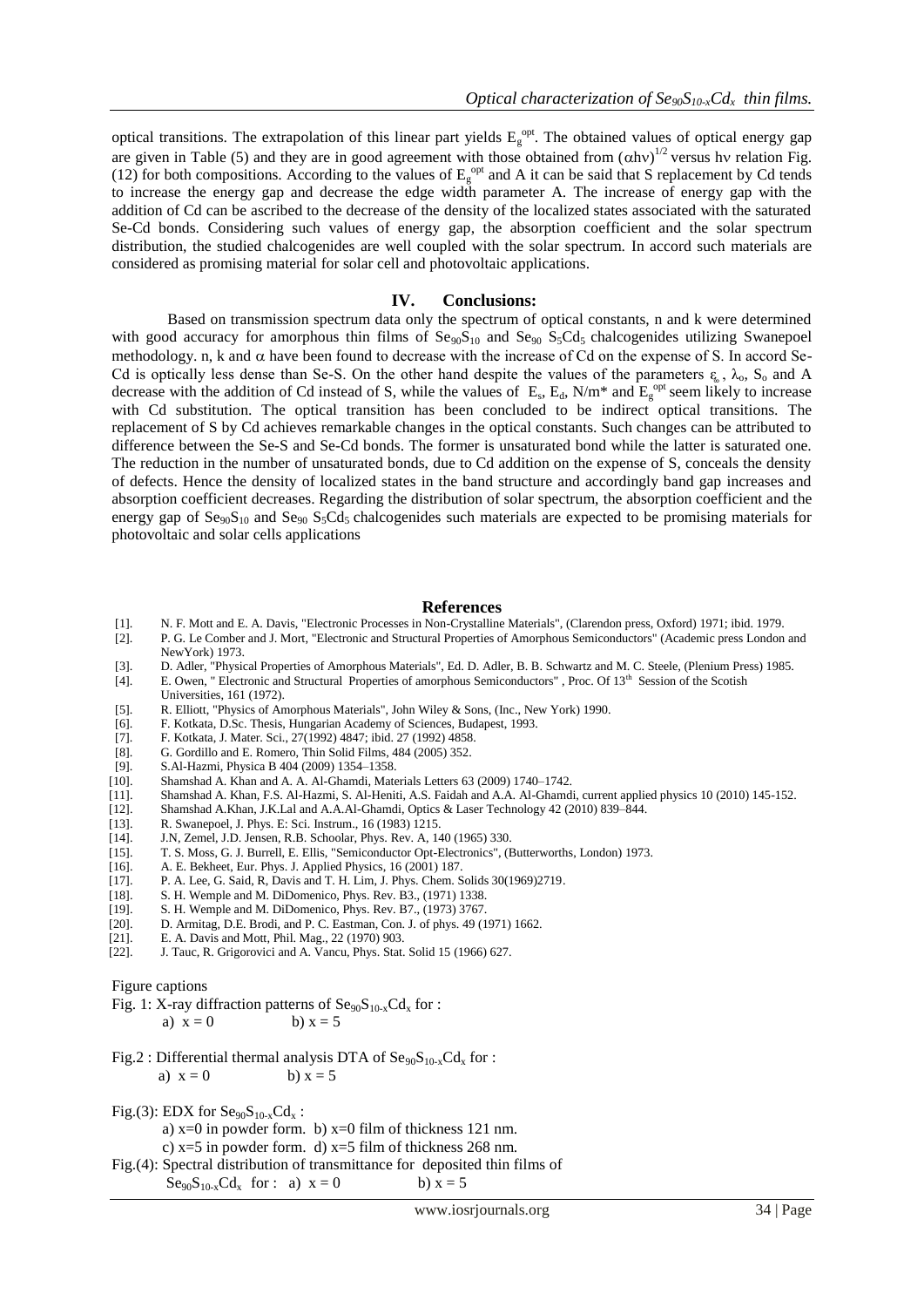Fig.(5): Simulated transmission spectrum (full curve) and finite glass substrate with transmission Ts. Curves TM, Ta, Ti and Tm are those according to the text.

Fig.(6): Dependence of the refractive index n on the wavelength  $\lambda$  for the deposited  $Se_{90}S_{10}$  and  $Se_{90}S_5Cd_5$  thin films.

Fig.(7): Dependence of the absorption index k on the wavelength  $\lambda$  of the deposited  $\text{Se}_{90}\text{S}_{10}$  and  $\text{Se}_{90}\text{S}_{5}\text{Cd}_{5}$  thin films.

Fig.(8): Plots of  $n^2$  against  $\lambda^2$  for the deposited Se<sub>90</sub>S<sub>10</sub> and Se<sub>90</sub>S<sub>5</sub>Cd<sub>5</sub> thin films.

Fig.(9): Plots of  $(n^2 - 1)^{-1}$  against  $\lambda^{-2}$  for the deposited Se<sub>90</sub>S<sub>10</sub> and Se<sub>90</sub>S<sub>5</sub>Cd<sub>5</sub> thin films.

Fig.(10): Plots of  $(n^2 - 1)^{-1}$  against  $(hv)^2$  for the deposited Se<sub>90</sub>S<sub>10</sub> and Se<sub>90</sub>S<sub>5</sub>Cd<sub>5</sub> thin films.

Fig.(11): Dependence of the absorption coefficient  $\alpha$  on the photon energy (hv) for the deposited  $\text{Se}_{90}\text{S}_{10}$  and Se<sub>90</sub>S<sub>5</sub>Cd<sub>5</sub> thin films. α against  $\lambda$  as inset.

Fig.(12): dependence of  $(\alpha \text{ hv})^{1/2}$  on the photon energy (hv) for the deposited Se<sub>90</sub>S<sub>10</sub> and Se<sub>90</sub>S<sub>5</sub>Cd<sub>5</sub> thin films.

Fig.(13): dependence of  $(\alpha \text{ hv})^2$  on the photon energy (hv) for the deposited Se<sub>90</sub>S<sub>10</sub> and Se<sub>90</sub>S<sub>5</sub>Cd<sub>5</sub> thin films.

Fig.(14): Dependence of hv( $\epsilon_2$ )<sup>1/2</sup> on the photon energy (hv) for the deposited Se<sub>90</sub>S<sub>10</sub> and Se<sub>90</sub>S<sub>5</sub>Cd<sub>5</sub> thin films.

Figures



Diffraction angle,  $2\theta$  degree

Fig. 1 (a)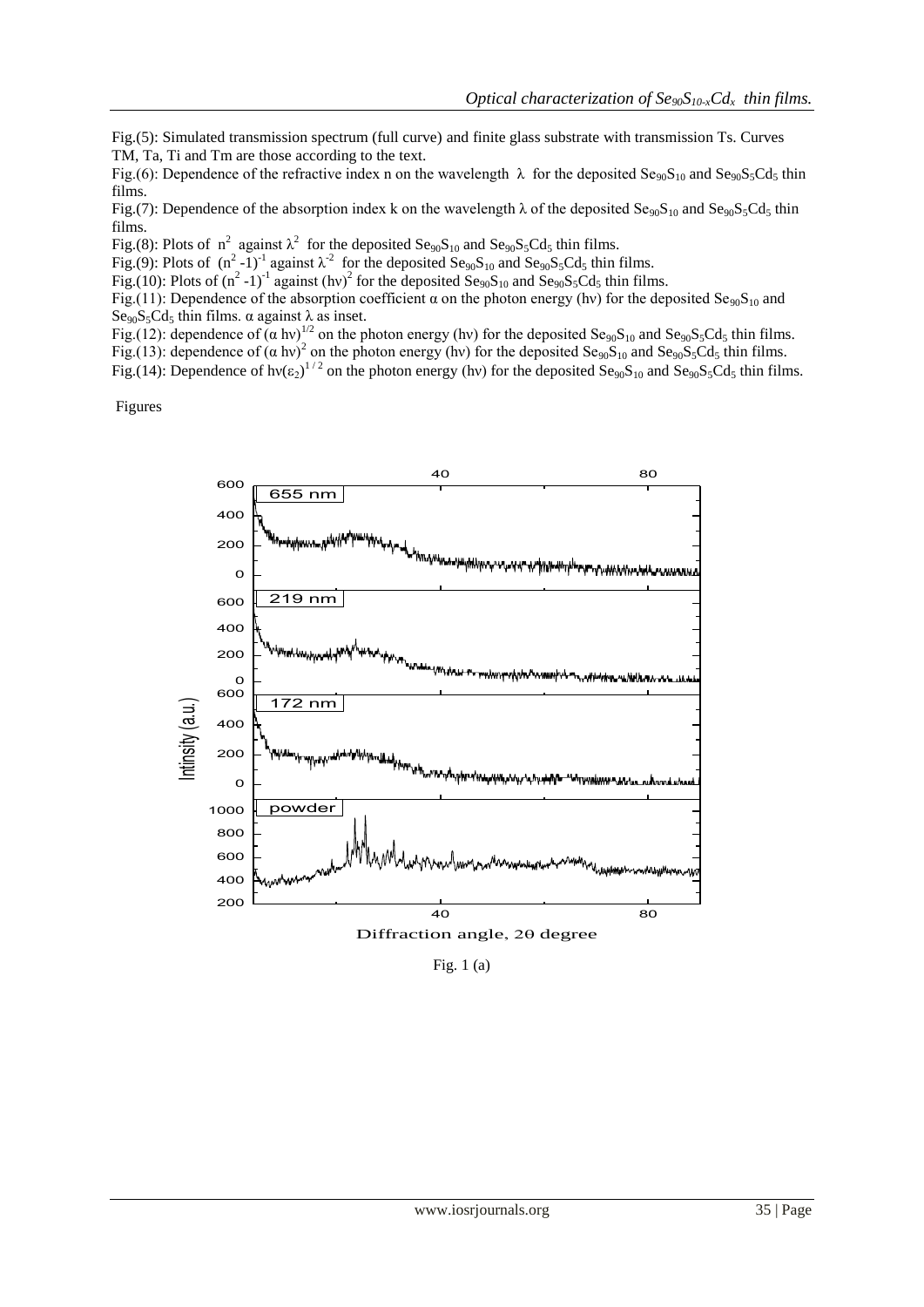

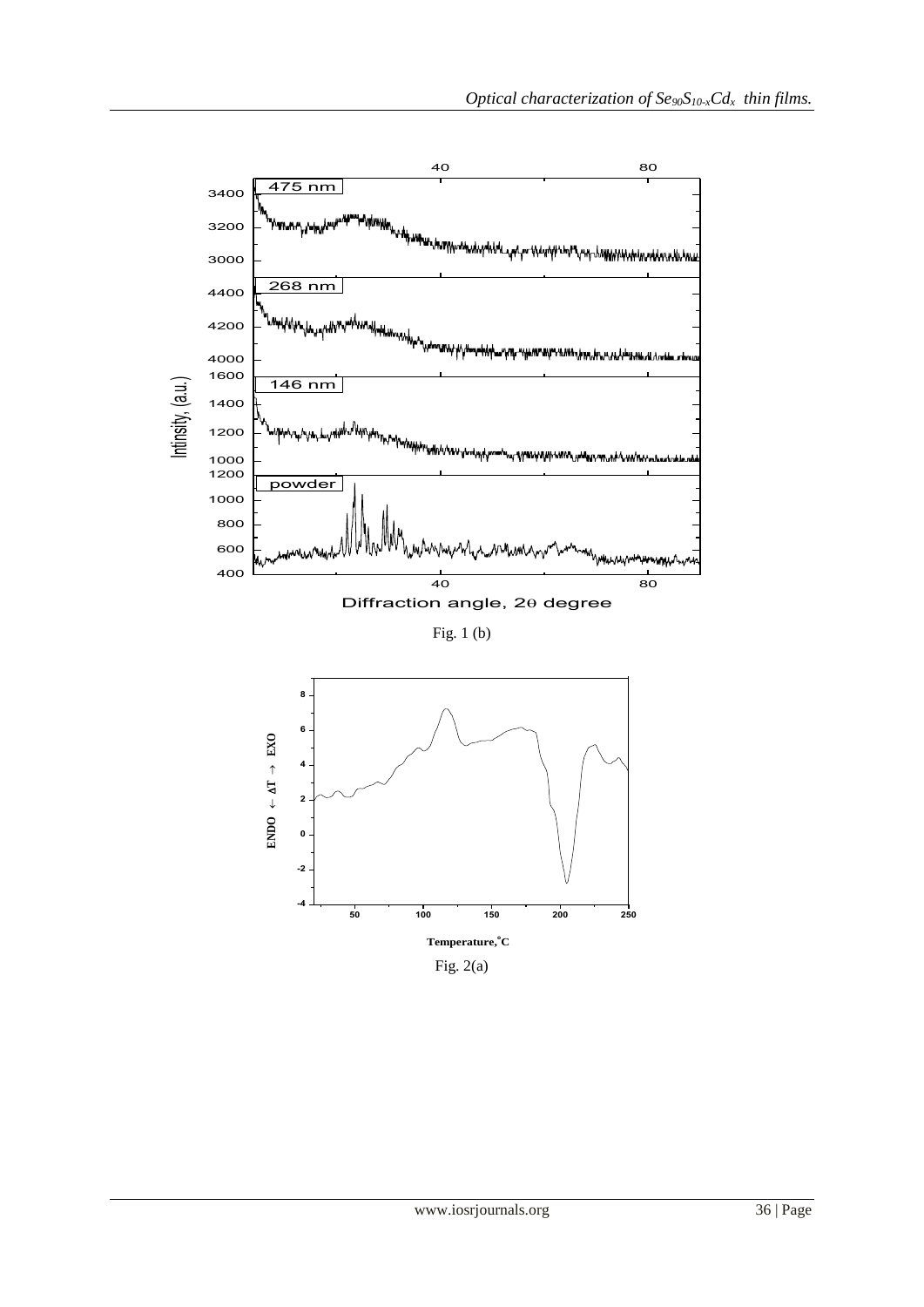



Fig. 3 (a)

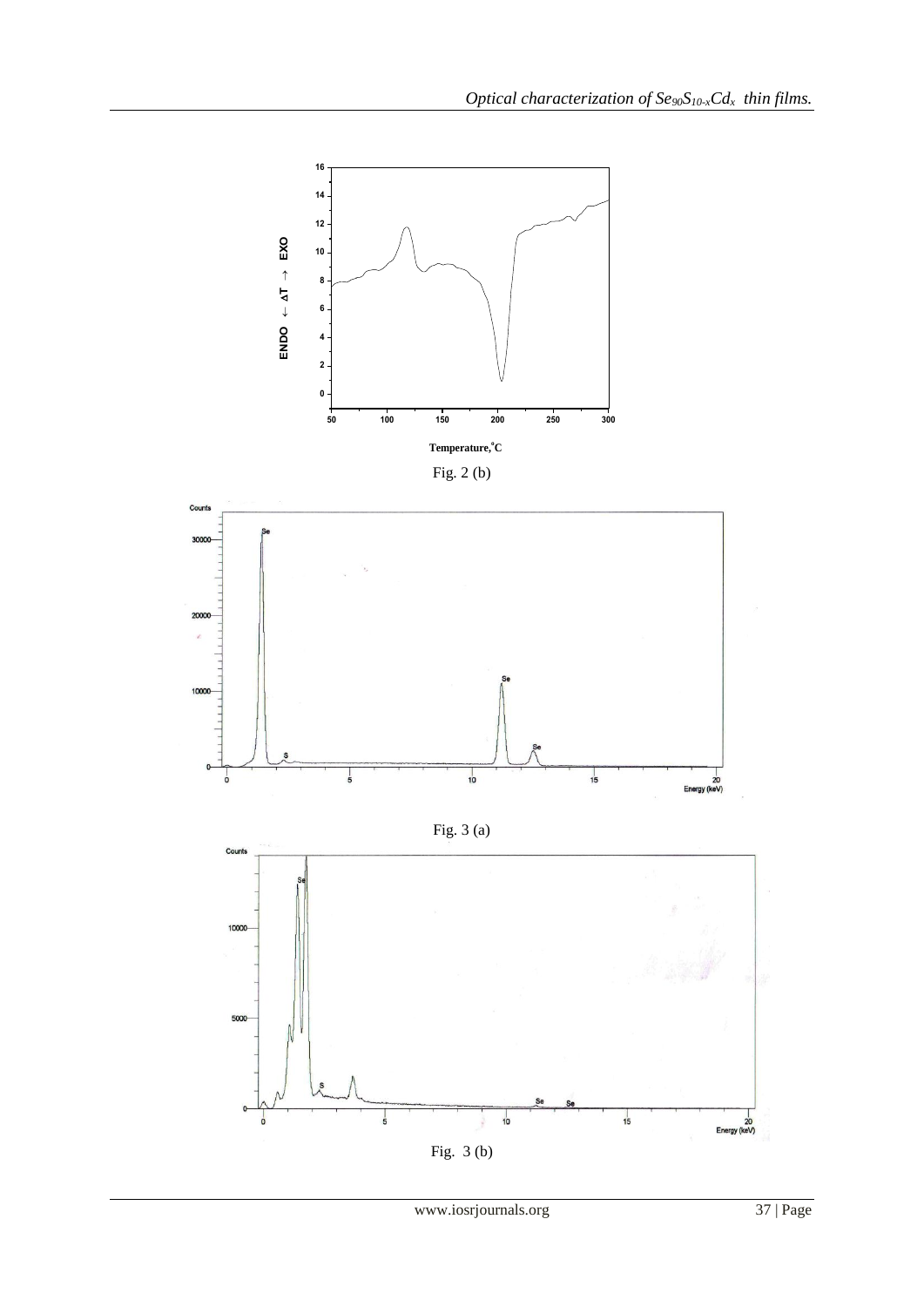

Fig. 3 (d)



Fig. 4 (a)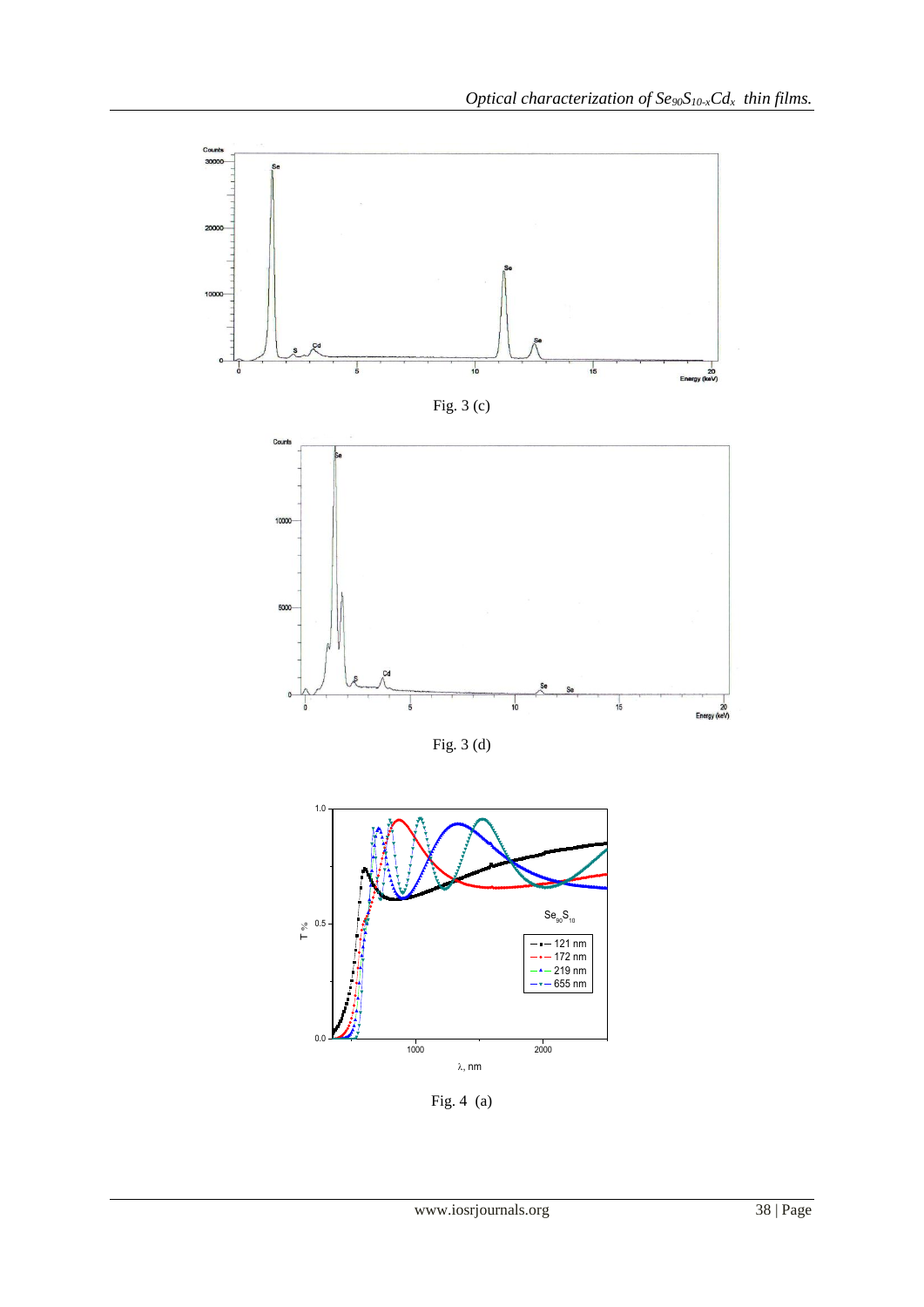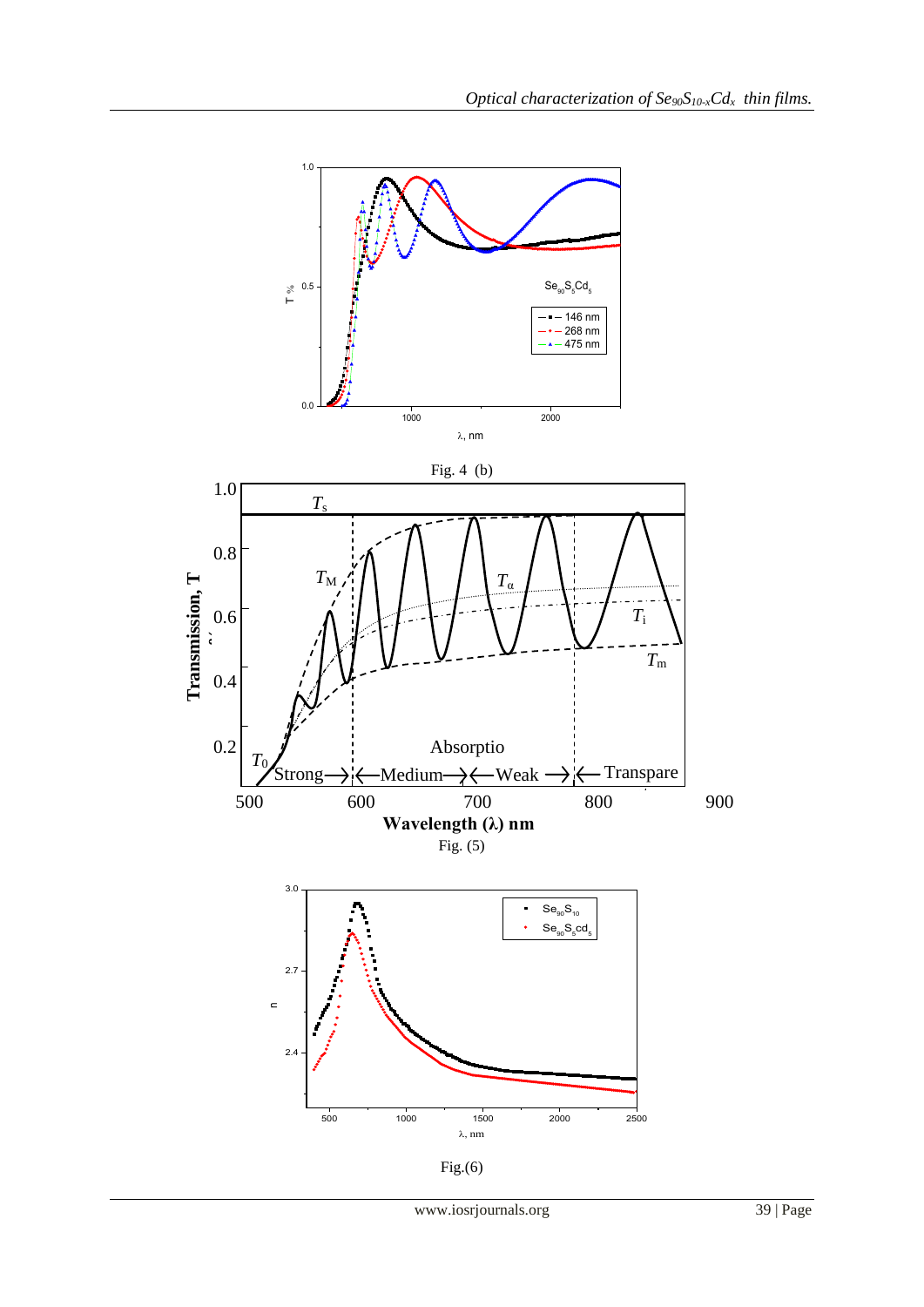

Fig.(7)



Fig. (8)



Fig. (9)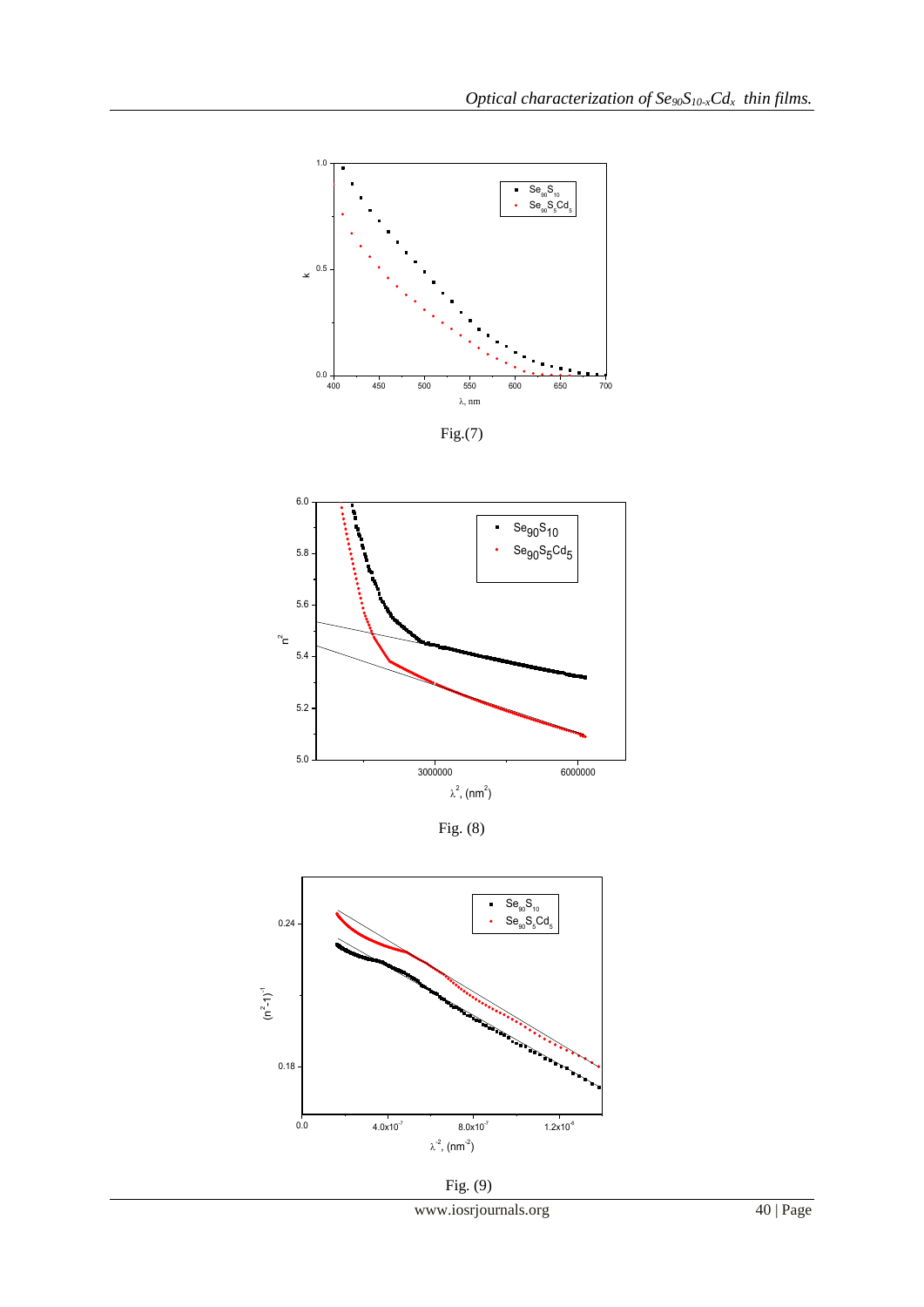

Fig. (10)



Fig. (11)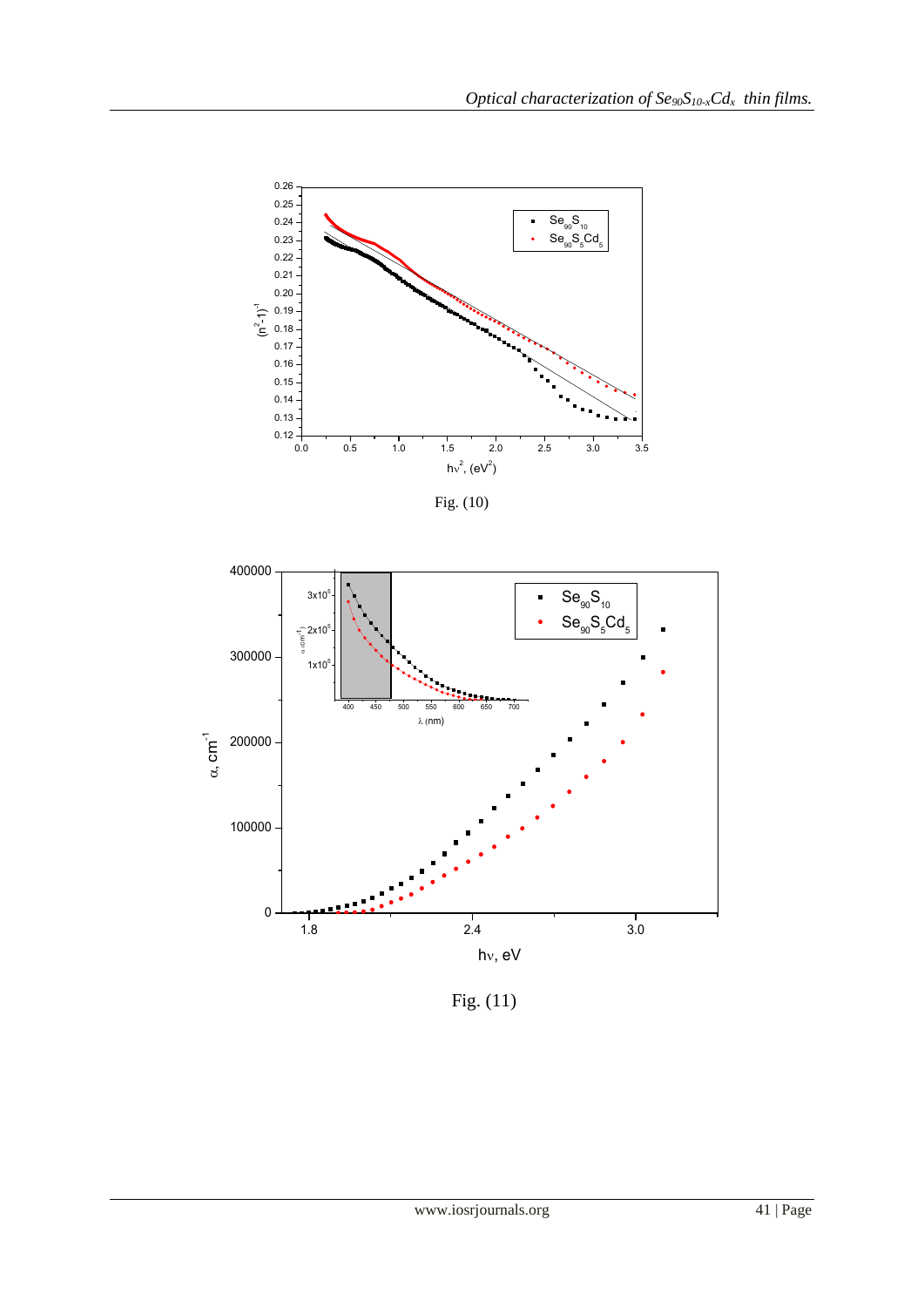



Fig.(14)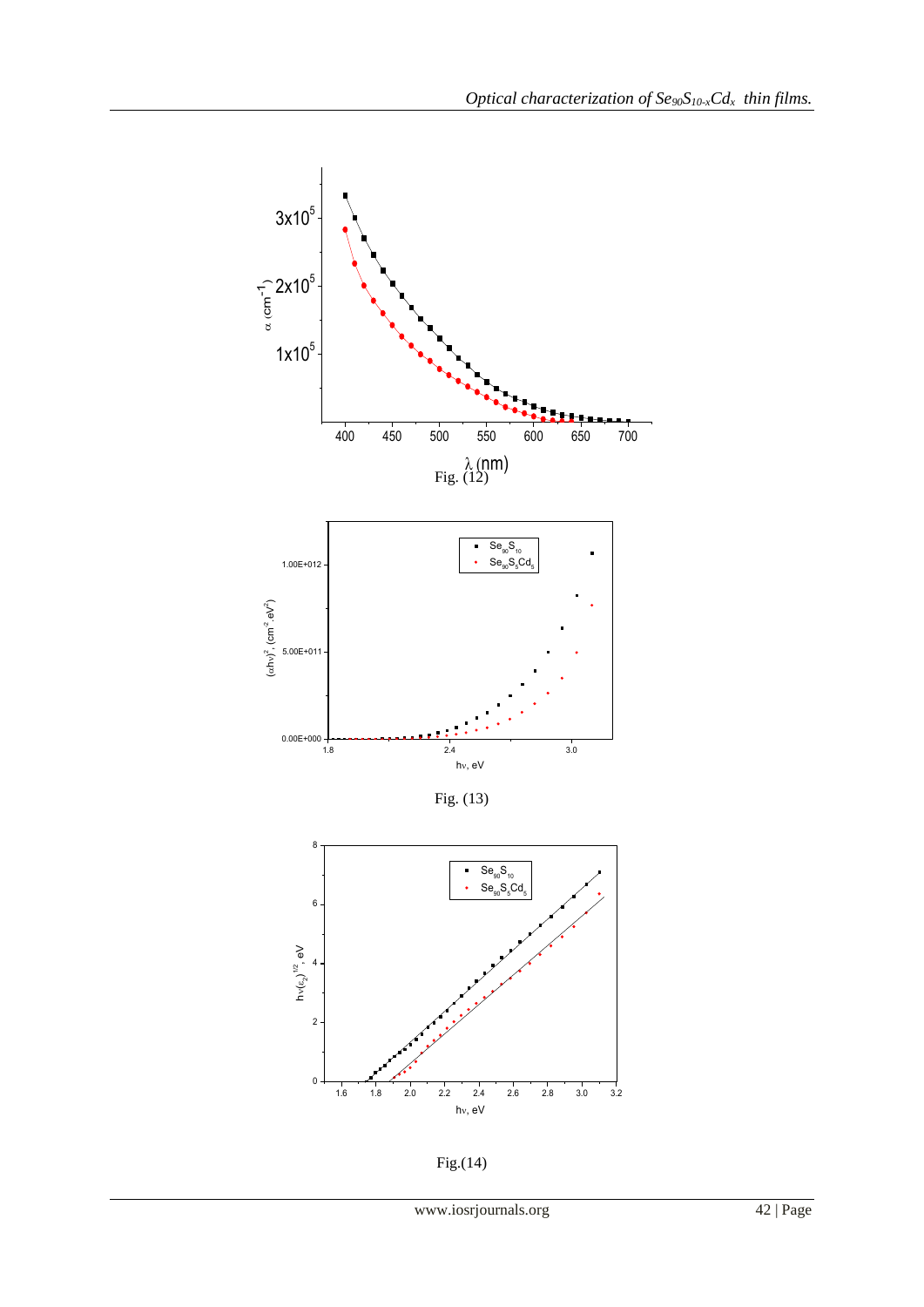# Tables

Table (1): Values of  $T_g$  for  $\text{Se}_{90}\text{S}_{10-x}\text{Cd}_x$  (x=0 and 5) films

Table (2): Elemental analysis of  $\text{Se}_{90}\text{S}_{10}$ 

Table (3): Elemental analysis of  $\text{Se}_{90}\text{S}_{5}\text{Cd}_{5}$ 

Table (4): Parameters derived from refractive index n for deposited  $\text{Se}_{90}\text{S}_{10}$  and  $\text{Se}_{90}\text{S}_{5}\text{Cd}_{5}$  films.

Table (5): Parameters derived from absorption coefficient index k for deposited  $\text{Se}_{90}\text{S}_{10}$  and  $\text{Se}_{90}\text{S}_5\text{Cd}_5$  films

# Tables

| Table $(1)$ :                    |                                      |  |  |
|----------------------------------|--------------------------------------|--|--|
| Composition                      | m<br>$\mathbf{1}_g$ , $\mathbf{N}_g$ |  |  |
| Se <sub>90</sub> S <sub>10</sub> | 205.28                               |  |  |
| $Se90S5Cd5$                      | 204.1                                |  |  |

| Table $(2)$ : |        |        |                                  |                                       |
|---------------|--------|--------|----------------------------------|---------------------------------------|
| At $%$        | Se     | S      | Cd                               | Formula                               |
| Bulk          | 91.02  | 8.98   | $\text{Se}_{90}\text{S}_{10}$    | Se <sub>91.02</sub> S <sub>8.98</sub> |
| Film, $d=121$ | 90.07  | 9.93   | $\text{Se}_{90}\text{S}_{10}$    | Se <sub>90.07</sub> S <sub>9.93</sub> |
| nm            |        |        |                                  |                                       |
| Film, $d=172$ | 89.795 | 10.205 | $\text{Se}_{90}\text{S}_{10}$    | $Se_{89.795}S_{10.205}$               |
| nm            |        |        |                                  |                                       |
| Film, $d=218$ | 90.98  | 9.02   | $\text{Se}_{90}\text{S}_{10}$    | Se <sub>90.98</sub> S <sub>9.02</sub> |
| nm            |        |        |                                  |                                       |
| Film, $d=655$ | 91.55  | 8.45   | Se <sub>90</sub> S <sub>10</sub> | Se <sub>91.55</sub> S <sub>8.45</sub> |
| nm            |        |        |                                  |                                       |

| Table $(3)$ :       |       |       |                |             |                                |
|---------------------|-------|-------|----------------|-------------|--------------------------------|
| At %                | Se    | د     | C <sub>d</sub> | Formula     | <b>Se</b>                      |
| Bulk                | 89.81 | 4.15  | 6.04           | $Se90S5Cd5$ | $Ses_{9.81}S_{84.15}Cd_{6.04}$ |
| Film. $d=146$<br>nm | 91.47 | 3.911 | 4.619          | $Se90S5Cd5$ | $Se91.47S3.911Cd4.619$         |
| Film. $d=268$       | 91.31 | 4.81  | 3.88           | $Se90S5Cd5$ | $Se91.31S4.81Cd3.88$           |
| nm                  |       |       |                |             |                                |
| Film. $d=475$<br>nm | 89.05 | 5.275 | 5.675          | $Se90S5Cd5$ | $S_{89.05}S_{5.275}C_{45.675}$ |

# Table (4):

| Parameter                 | deposited $\text{Se}_{90}\text{S}_{10}$ | deposited $\text{Se}_{90}\text{S}_{5}\text{Cd}_{5}$ |
|---------------------------|-----------------------------------------|-----------------------------------------------------|
| $\epsilon(1)$             | 5.56                                    | 5.46                                                |
| $\varepsilon$ (2)         | 5.13                                    | 4.99                                                |
| $\lambda$ nm              | 460.3                                   | 451.7                                               |
| $S \, \text{m}^{-2}$      | $1.9486x10^{13}$                        | $1.95309x10^{13}$                                   |
| $Es$ eV                   | 2.6556                                  | 2.756                                               |
| $E_s/S \overline{eV/m^2}$ | $1.3628 \times 10^{-13}$                | $1.41123x10^{-13}$                                  |
| $E_d$ eV                  | 10.978                                  | 10.994                                              |
| $N/m^* m^{-3} kg^{-1}$    | $4.92x10^{46}$                          | $7.277 \times 10^{46}$                              |

# Table (5):

| Parameter                  | deposited $\text{Se}_{90}\text{S}_{10}$ thin films | deposited $\text{Se}_{90}\text{S}_5\text{Cd}_5$ thin films |
|----------------------------|----------------------------------------------------|------------------------------------------------------------|
|                            |                                                    |                                                            |
| $E_{\rm P}^{\rm opt}$ , eV | 1.762                                              | 1.887                                                      |
| From equation (24)         |                                                    |                                                            |
| $E_{g}^{opt}$ , eV         | 1.747                                              | 1.873                                                      |
| From equation (25)         |                                                    |                                                            |
| A. $cm^{-1}eV^{-1}$        | 570025                                             | 544555                                                     |
|                            |                                                    |                                                            |
|                            |                                                    |                                                            |